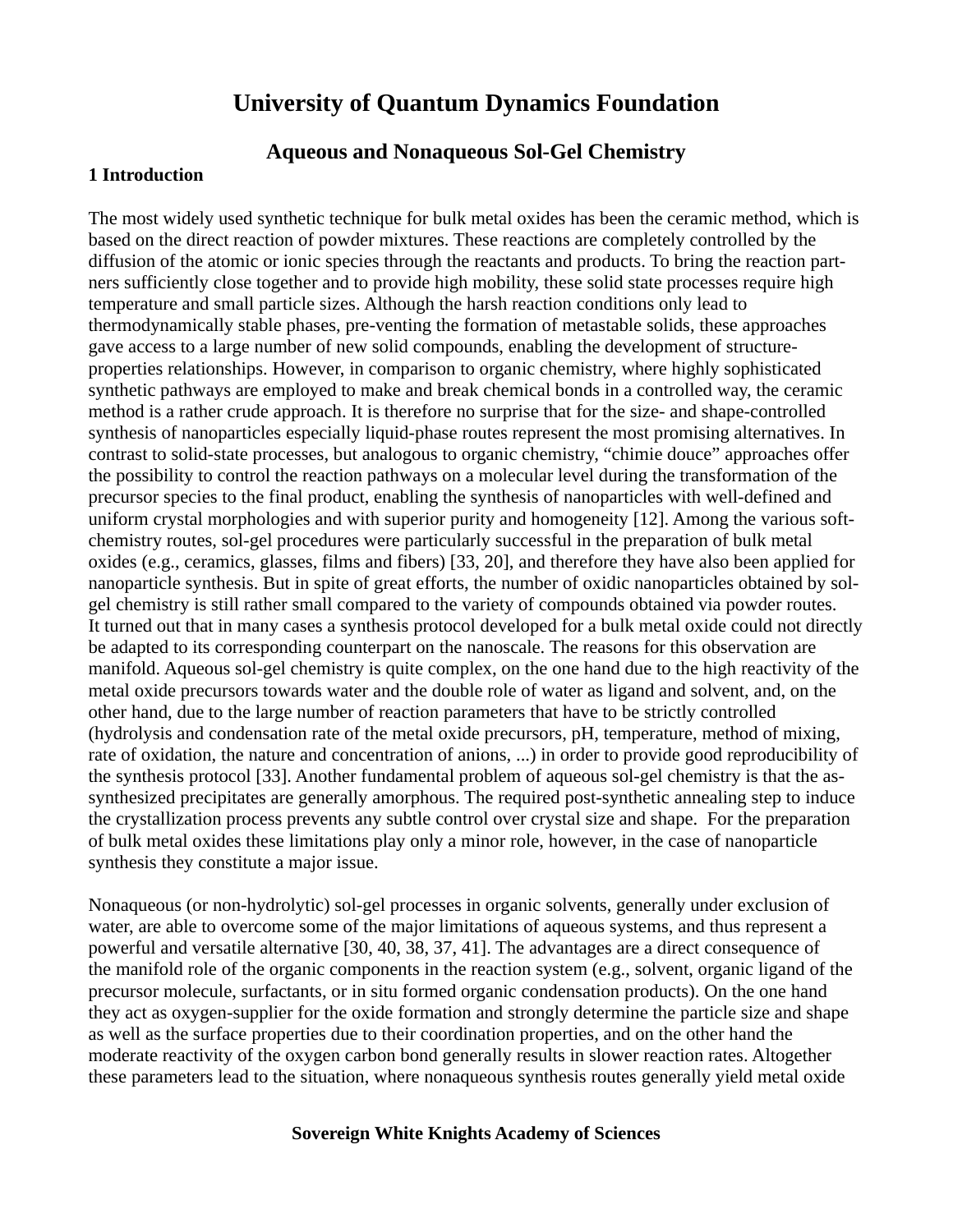nanoparticles with uniform, yet complex crystal morphologies, crystallite sizes in the range of just a few nanometers, and good dispersibility in organic solvents. Another important point is the fact that the chemistry of the oxygen-carbon bond is well-known from organic chemistry. This aspect is of utmost significance considering the fundamental role of organic reaction pathways in nonaqueous solgel chemistry approaches. Parallel to the formation of the inorganic nanoparticles, also the initial organic species undergo transformation reactions often following elementary mechanisms of organic chemistry [39]. Based on the identification and quantification of these organic by-products, it is possible to correlate the processes leading to these organic species by retro-synthetical analysis to the growth mechanisms of the oxide nanoparticles. The connection of organic chemistry with the synthesis of inorganic nanomaterials thus represents first, but fundamental steps towards a future rational synthesis design for inorganic nanoparticles.

We have to point out that many examples discussed in this book do not strictly follow the definition of sol-gel chemistry, i.e., the transformation of the molecular precursor does not exclusively proceed along the formation of a sol and then a gel. However, we denote any process as "sol-gel", as long as the transformation of the molecular precursor into the final oxidic compound involves chemical condensation reactions in liquid-phase under mild conditions. This definition allows us to draw comparisons between aqueous and nonaqueous sol-gel processes, highlighting the analogy between the mechanistic pathways found in both methods. We will also discuss some examples in this paper that are not based on sol-gel chemistry, but on simple thermal decomposition of molecular precursors in liquid media. Furthermore, in the current literature the synthesis of metal oxides in organic solvents is typically denoted as "nonhydrolytic". However, in some cases these procedures involve the use of hydrated metal oxide precursors and/or water is produced in situ, so that a hydrolytic reaction pathway cannot be excluded. Therefore, we prefer to name these routes as "nonaqueous sol-gel chemistry".

#### **Aqueous Sol-Gel Chemistry**

The aqueous sol-gel process can shortly be defined as the conversion of a precursor solution into an inorganic solid via inorganic polymerization reactions induced by water. In general, the precursor or starting compound is either an inorganic (no carbon) metal salt (chloride, nitrate, sulfate, ...) or a metal organic compound such as an alkoxide. Metal alkoxides are the most widely used precursors, because they react readily with water and are known for many metals [47, 6]. Some alkoxides, which are widely used in industry, are commercially available at low cost (Si, Ti, Al, Zr), whereas other ones are hardly available, or only at very high costs (Mn, Fe, Co, Ni, Cu, Y, Nb, Ta, ...). In comparison to the preparation of silicates from silicon alkoxides, sol-gel processing of transition metal oxides has much less been studied, mainly due to the high reactivity of transition metal alkoxides. In general, the sol-gel process consists of the following steps [34]: i) Preparation of a homogeneous solution either by dissolution of metal organic precursors in an organic solvent that is miscible with water, or by dissolution of inorganic salts in water; ii) conversion of the homogeneous solution into a sol by treatment with a suitable reagent (generally water with or without any acid/base); iii) aging; iv) shaping; and v) thermal treatment/sintering. The first step in a sol-gel reaction is the formation of an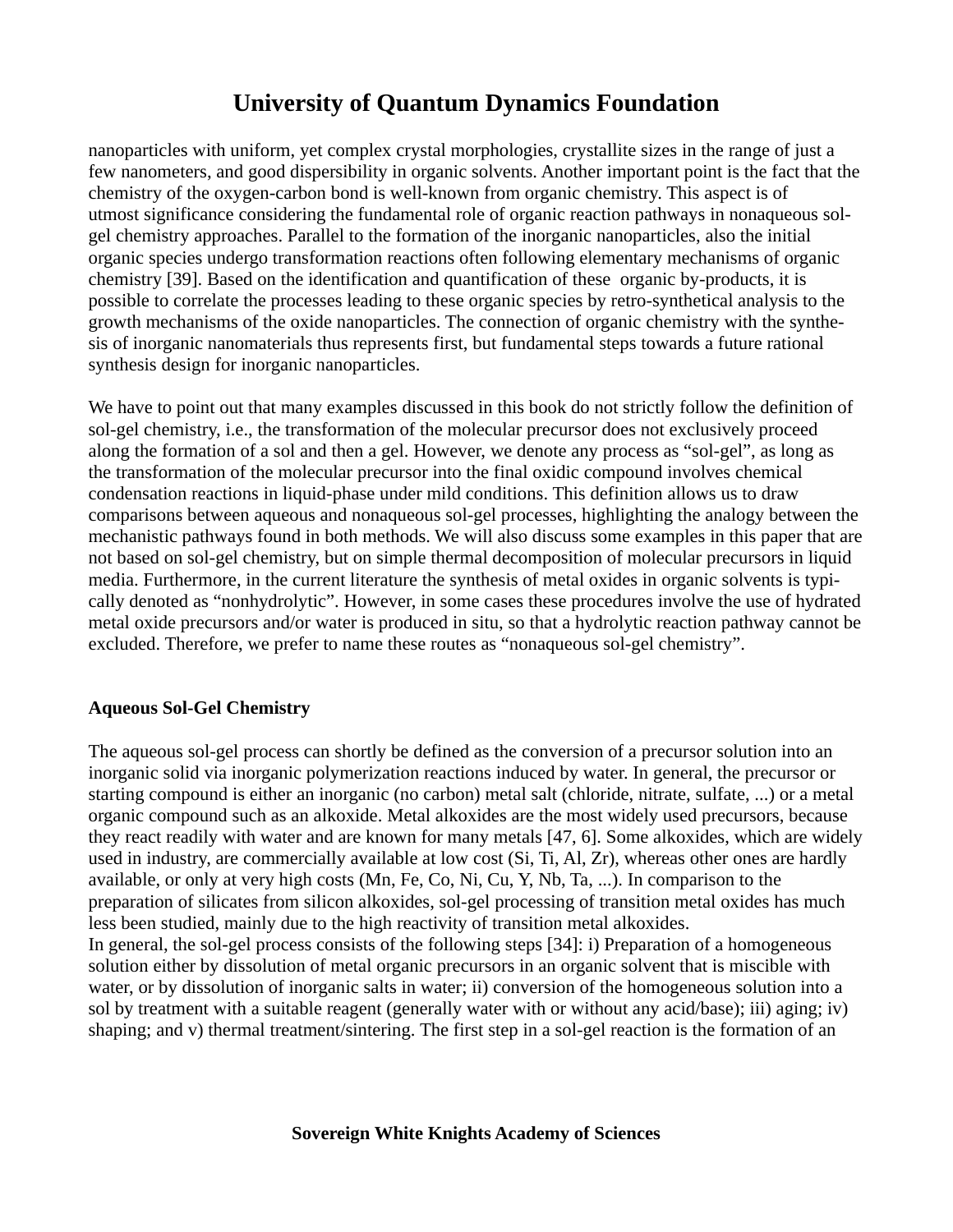inorganic polymer by hydrolysis and condensation reactions, i.e., the transformation of the molecular precursor into a highly crosslinked solid. Hydrolysis leads to a sol, a dispersion of colloidal particles in a liquid, and further condensation results in a gel, an interconnected, rigid and porous inorganic network enclosing a continuous liquid phase. This transformation is called the sol-gel transition. There are two possibilities to dry the gels. Upon removal of the pore liquid under hypercritical conditions, the network does not collapse and aerogels are produced. When the gel is dried under ambient conditions, shrinkage of the pores occurs, yielding a xerogel. One of the highly attractive features of the sol-gel process is the possibility to shape the material into any10.

Various steps in the sol-gel process to control the final morphology of the product desired form such as monoliths, films, fibers, and monosized powders, and subsequently to convert it into a ceramic material by heat treatment.

As mentioned before, the sol-gel processes can be classified into two different routes depending on the nature of the precursors: a) the precursor is an aqueous solution of an inorganic salt or b) a metal organic compound [33]. The inorganic route involves the formation of condensed species from aqueous solutions of inorganic salts by adjusting the pH, by increasing the temperature or by changing the oxidation state. But this method has several disadvantages. The aqueous chemistry of transition metal ions can be rather complicated because of the formation of a large number of oligomeric species, depending on the oxidation state, the pH or the concentration. The role of the counter anions, which are able to coordinate the metal ion giving rise to a new molecular precursor with different chemical reactivity towards hydrolysis and condensation, is almost impossible to predict. These ions can influence the morphology, the structure and even the chemical composition of the resulting solid phase. Also the removal of these anions from the final metal oxide product is often a problem. Many of these issues can be avoided by using metal alkoxides as precursors. They are often soluble in organic solvents, providing high homogeneity, and they can easily be converted to the corresponding oxide. The sol-gel conversion of metal alkoxides involves two main reaction types: hydrolysis and condensation . During hydrolysis, the alkoxide groups (-OR) are replaced via the nucleophilic attack of the oxygen atom of a water molecule under release of alcohol and the formation of a metal hydroxide. Condensation reactions between two hydroxylated metal species leads to M-O-M bonds under release of water (oxolation), whereas the reaction between a hydroxide and an alkoxide leads to M-O-M bonds under release of an alcohol (alkoxolation).  $M$  OR + H 2 O

M OH + HO  $M$  OR  $+$  HO  $M$  OH + ROH M M O M + H 2 O  $M M O M + ROH$ Main reactions in the sol-gel process using metal alkoxides. Hydrolysis and condensation, involving

oxolation and alkoxolation.

Chemical aspects play an important role in studying and controlling the sol-gel process. The chemical reactivity of metal alkoxides towards hydrolysis and condensation depends mainly on the electronegativity of the metal atom, its ability to increase the coordination number, the steric hindrance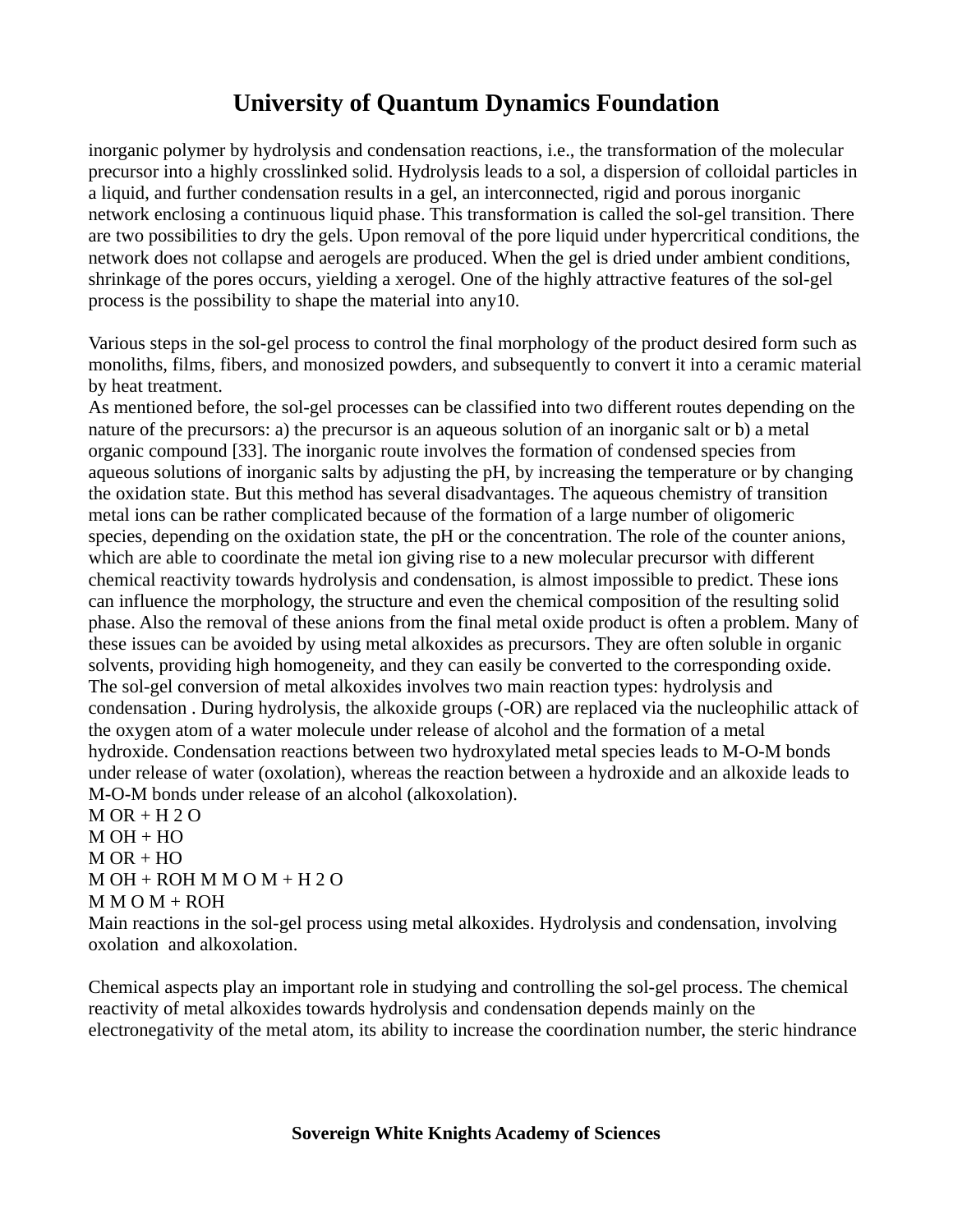of the alkoxy group, and on the molecular structure of the metal alkoxides (monomeric or oligomeric). The amount of added water in the hydrolysis step and how the water is added, determines, whether the alkoxides are completely hydrolyzed or not and which oligomeric intermediate species are formed. Additional parameters are the polarity, the dipole moment, and the acidity of the solvent.

The major problem of sol-gel methods based on the hydrolysis and condensation of molecular precursors is the control over the reaction rates. For most transition metal oxide precursors, these reactions are too fast, resulting in loss of morphological and also structural control over the final oxide material. Furthermore, the different reactivities of metal alkoxides make it difficult to control the composition and the homogeneity of complex multimetal oxides by the sol-gel process. One possibility to decrease and to adjust the reactivity of the precursors is the use of organic additives like carboxylic acids, β -diketones or functional alcohols, which act as chelating ligands and modify the reactivity of the precursors [33, 21]. An alternative strategy involves the slow release of water by chemical or physical processes, allowing control over the local water concentration and thus, over the hydrolysis of the metal oxide precursors [9]. In spite of all these efforts, the strong sensitivity of aqueous sol-gel processes towards any slight changes in the synthesis conditions and the simultaneous occurrence of hydrolysis and condensation reactions makes it still impossible to fully control the sol-gel processing of metal oxides in aqueous medium. More information and mechanistic details about the aqueous sol-gel processing of metal oxides can be found in several excellent books and reviews [33, 20, 7, 29].

#### **Nonaqueous Sol-Gel Chemistry**

In nonaqueous sol-gel chemistry the transformation of the precursor takes place in an organic solvent under exclusion of water. In comparison to aqueous sol-gel chemistry, the list of potential precursors is longer and includes, in addition to inorganic metal salts and metal alkoxides, also metal acetates and metal acetylacetonates. Organometallic compounds are also frequently used, but then the process is rather based on thermal decomposition than sol-gel (remember: organometallic compounds are defined as having a direct metal-carbon bond, whereas metal organic compounds have a metal-hetero atom (usually oxygen) bond between the metal center and the organic ligand).

Nonaqueous sol-gel processes have a long history, although they never became as popular as their aqueous analogs. Early studies on nonaqueous sol-gel processes date back to the middle of the 19th century, when the reaction between various metal chlorides and alcohols were investigated. Ebelmen, for example, found that silicon tetrachloride forms silica gels in ethanol [14]. More than 80 years later, Dearing and Reid presented their work on "Alkyl Orthosilicates", proposing an aqueous and nonaqueous route to silica gels, assuming that they might show "different absorptive power" [13].

Many other groups continued to work on this topic [42, 17, 16], including peculiar but interesting examples like the conversion of chlorosilanes to oligosiloxanes and of silicon and titanium tetrachloride to the respective oxide by refluxing in dimethylformamide [43], the reaction of silicon tetrachloride with benzaldehyde [49] and organic ethers [45], or the synthesis of silica-sodalite from nonaqueous systems [4]. Nevertheless, these publications were more or less isolated efforts without receiving much attention. However, in the middle of the 1980s, and more intense around the beginning of the 1990s, research on nonhydrolytic preparation routes to metal oxides became popular to a larger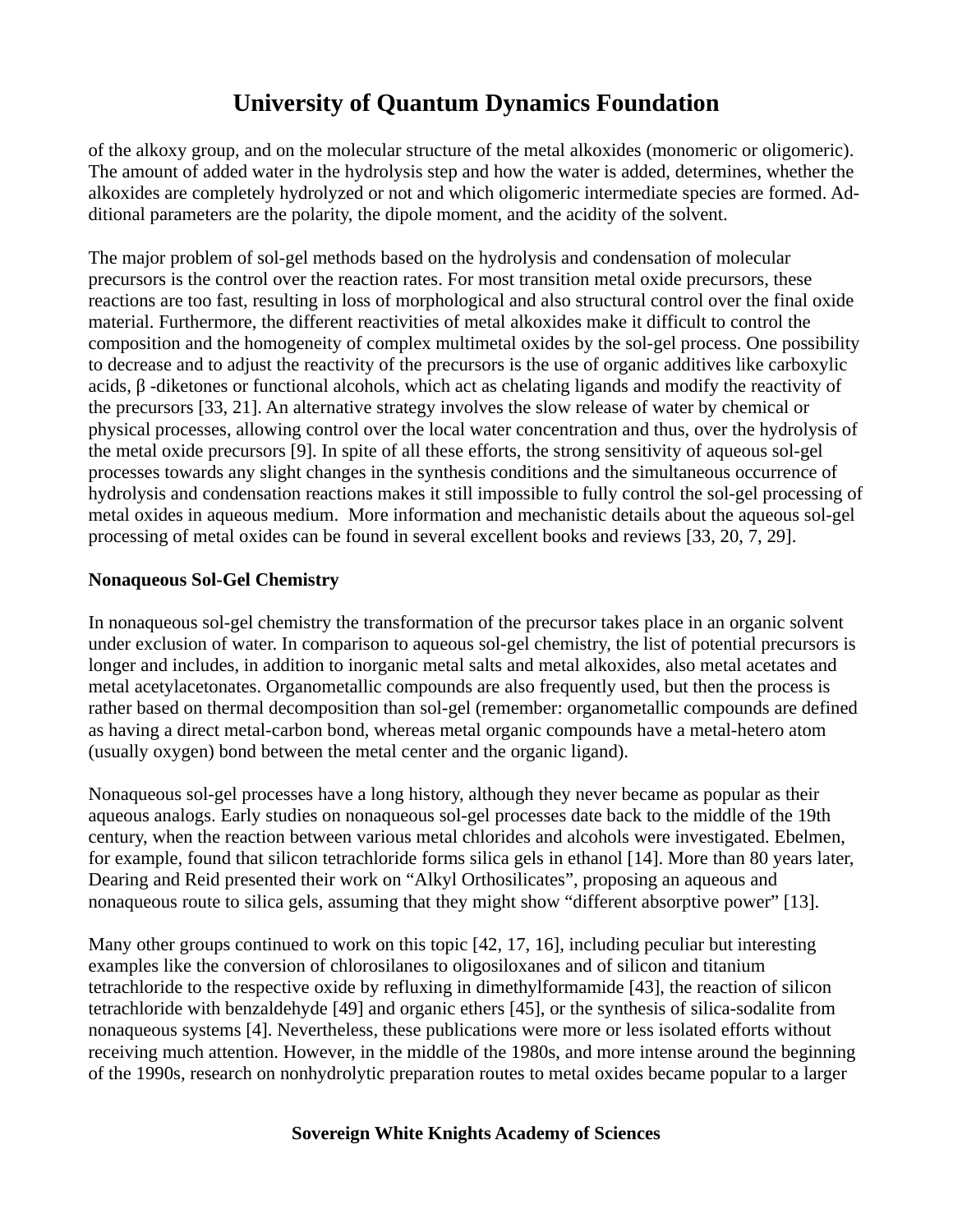scientific community [9, 48, 19]. Two main research directions could be distinguished: One focusing on the preparation of metal oxide gels, the other on metal oxide powders. Several groups worked on the preparation of powders using metal alkoxides and alcohols [15, 23, 25] or inert organic solvents [25, 26, 24]. Especially the glycothermal method involving the reaction of metal alkoxides or acetylacetonates with 1,4-butanediol is a versatile approach to various metal oxides [31] and has recently been reviewed [22]. On the other side, in 1992 Corriu et al. published their work on monolithic silica, alumina, and titania gels, as well as on gels containing two metals [8, 11, 10]. In the same year, the synthesis of zinc oxide gels was presented, using zinc alkoxides as precursors and acetone as condensation agent [18]. Upon aging, the gels formed a precipitate, which contained 4 nm zincite nanocrystals. An analogous approach was later on used for TiO 2 , BaO, and BaTiO 3 [3]. Following these examples, a large variety of metal oxide gels were synthesized and reported, including silica, alumina, titania, mixed Al/Si and transition metal oxides from the corresponding metal chlorides and metal alkoxides or ethers as oxygen donors [1, 2], metal ferrites from the metal nitrates and ethylene glycol [44], and zirconia and zircon from metal carboxylates and metal alkoxides [28]. Although some of these "earlier" examples also led to the formation of nanoscale materials, it was probably the work on the synthesis of titanium oxide nanoparticles, published in 1999 by three independent groups [46, 32, 27] that gave the starting signal for the intensified search of new synthesis routes to metal oxide nanoparticles under nonaqueous and/or nonhydrolytic reaction conditions. Nowadays, the family of metal oxide nanoparticles that are prepared by nonaqueous processes has grown immensely and ranges from simple binary metal oxides to more complex ternary, multi-metal and doped systems.

In aqueous systems, metal alkoxides are the most widely used precursors, and their chemical transformation into the oxidic network involves hydrolysis and condensation reactions. In aqueous solgel processes the oxygen for the formation of the oxidic compound is supplied by the water molecules. In nonaqueous systems, where intrinsically no water is present, the question arises, where the oxygen for the metal oxide comes from. Analogous to the nonhydrolytic preparation of bulk metal oxide gels [25], the oxygen for nanoparticle formation is provided by the solvent (ethers, alcohols, ketones or aldehydes) or by the organic constituent of the precursor (alkoxides or acetylacetonates).

It is interesting to note that in spite of the large number of methodologies reported for the nonaqueous synthesis of metal oxide nanoparticles, and independent whether surfactants are used or not, most of the known condensation steps, i.e., the formation of the metal-oxygen-metal bond as basic structural unit, can be summarized in only five distinct pathways [37, 39]:

- Alkyl halide elimination
- Ether elimination
- Condensation of carboxylate groups (ester and amide eliminations)
- C-C coupling of benzylic alcohols and alkoxide molecules
- Aldol/ketimine condensation .

Alkyl halide elimination, the condensation between metal halides and metal alkoxides (either initially added, or formed upon the reaction of metal halides with alcohols) under release of an alkyl halide, Ether elimination is the result of the reaction between two metal alkoxides. The ester elimination process involves the reaction between metal carboxylates and metal alkoxides or between metal carboxylates and alcohols.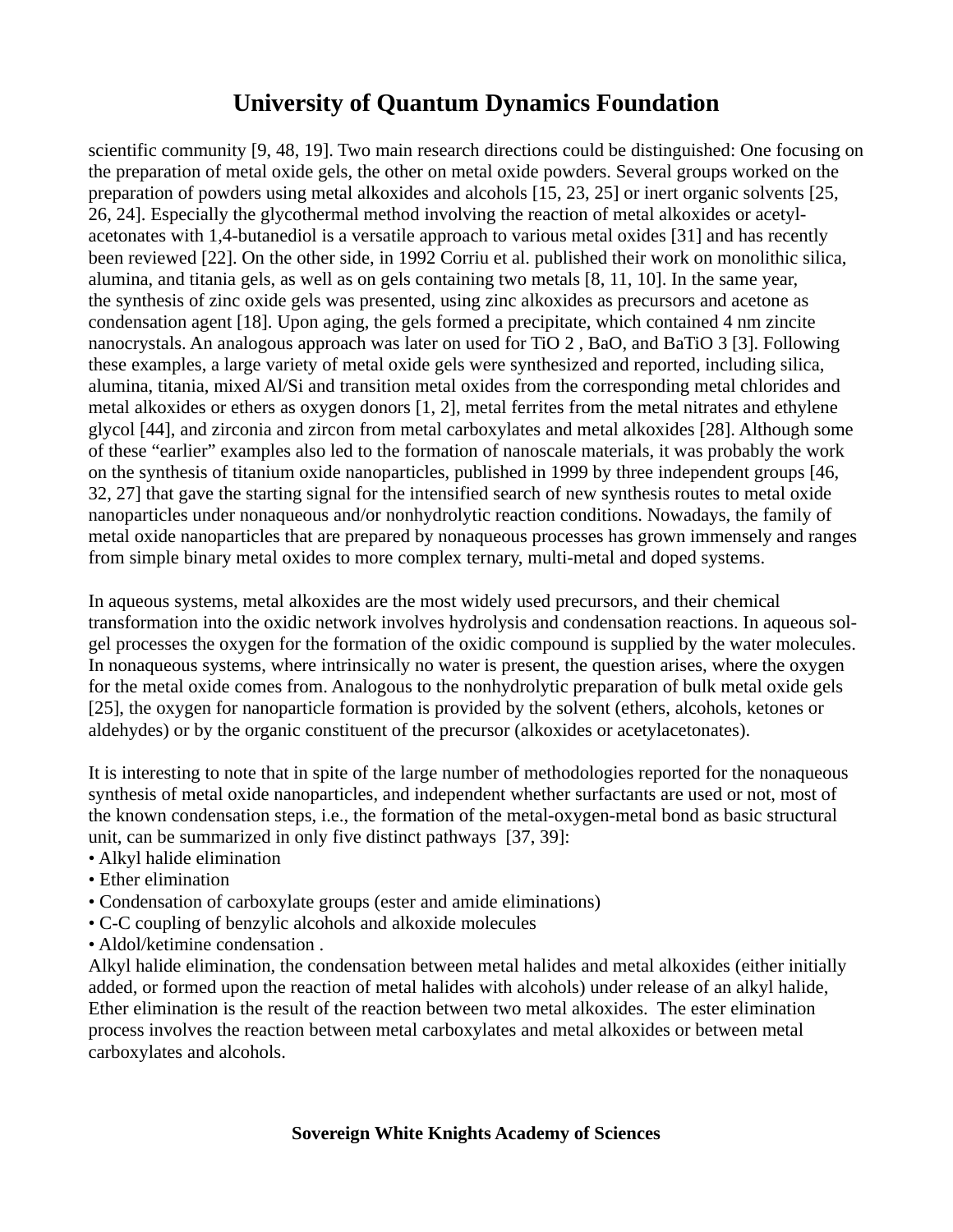Analogous to ester eliminations are amide eliminations, e.g. reactions between metal carboxylates and amines. Alkyl halide, ether and ester eliminations are the most commonly reported routes. However, due to the excellent catalytic activity of the metal centres in the precursor species peculiar and more complex organic reactions such as C-C bond formation between alkoxy groups were also observed.

Whereas in some cases the presence of a basic species was a prerequisite for C-C bond formation, transition metals with high Lewis acidity, such as Nb, Y, and Ce, were able to directly catalize.

### $M X M OR O CR' + R + O M M O M + R X RO M M O M + R O O M$

R O O MR

#### O + R O M M O MM O MM O M+ROCR'

#### OH2+2MMOOR+ PhCH 2 OH+ 2 O- i PrOH- 2 ROH+PhCH 2 CH 2 CH CH 3+O

Main condensation steps in nonaqueous sol-gel processes resulting in the formation of a metal-oxygenmetal bond. Alkyl halide elimination , ether elimination , ester elimination , C-C bond formation between benzylic alcohols and alkoxides , aldol condensation reactions yes this Guerbet-like reaction. If ketones are used as solvents, the release of oxygen usually involves aldol condensation, where two carbonyl compounds react with each other under formal elimination of water . The water molecules act as oxygen supplying agent for the metal oxide formation.

However, all these condensation mechanisms are discussed in more details in Nonaqueous processes can roughly be divided into surfactant- and solventcontrolled approaches. Surfactant-controlled synthesis routes involve the transformation of the precursor species into the oxidic compound in the presence of stabilizing ligands in a typical temperature range of 250 to 350 ∘ C. The most popular and successful approach within this strategy is the hot injection method, where the reagents are injected into a hot surfactant solution, which was particularly successfully applied in the synthesis of semiconductor nanocrystals [35].

An elegant alternative to surfactants is the use of common organic solvents, which act as reactant as well as control agent for particle growth, enabling the synthesis of high-purity nanomaterials in surfactant-free medium [41]. In comparison to the synthesis of metal oxides in the presence of surfactants the solvent-controlled approaches are simpler, because the initial reaction mixture just consists of two components, the metal oxide precursor(s) and a common organic solvent. The small number of reactants simplifies the characterization of the final reaction solution and, related to that, the elucidation of the chemical reaction mechanisms. The synthesis temperature is typically in the range of 50 to 200  $\circ$  C, which is notably lower than in the hot-injection method.

A comparison of the literature on both approaches clearly shows that surfactant routes permit outstanding control over the growth of metal oxide nanoparticles, leading to almost perfectly monodisperse samples [40]. The ability of surfactants to cap the surface of the nanoparticles, sometimes combined with selectivity towards specific crystal faces, provides advantages such as shape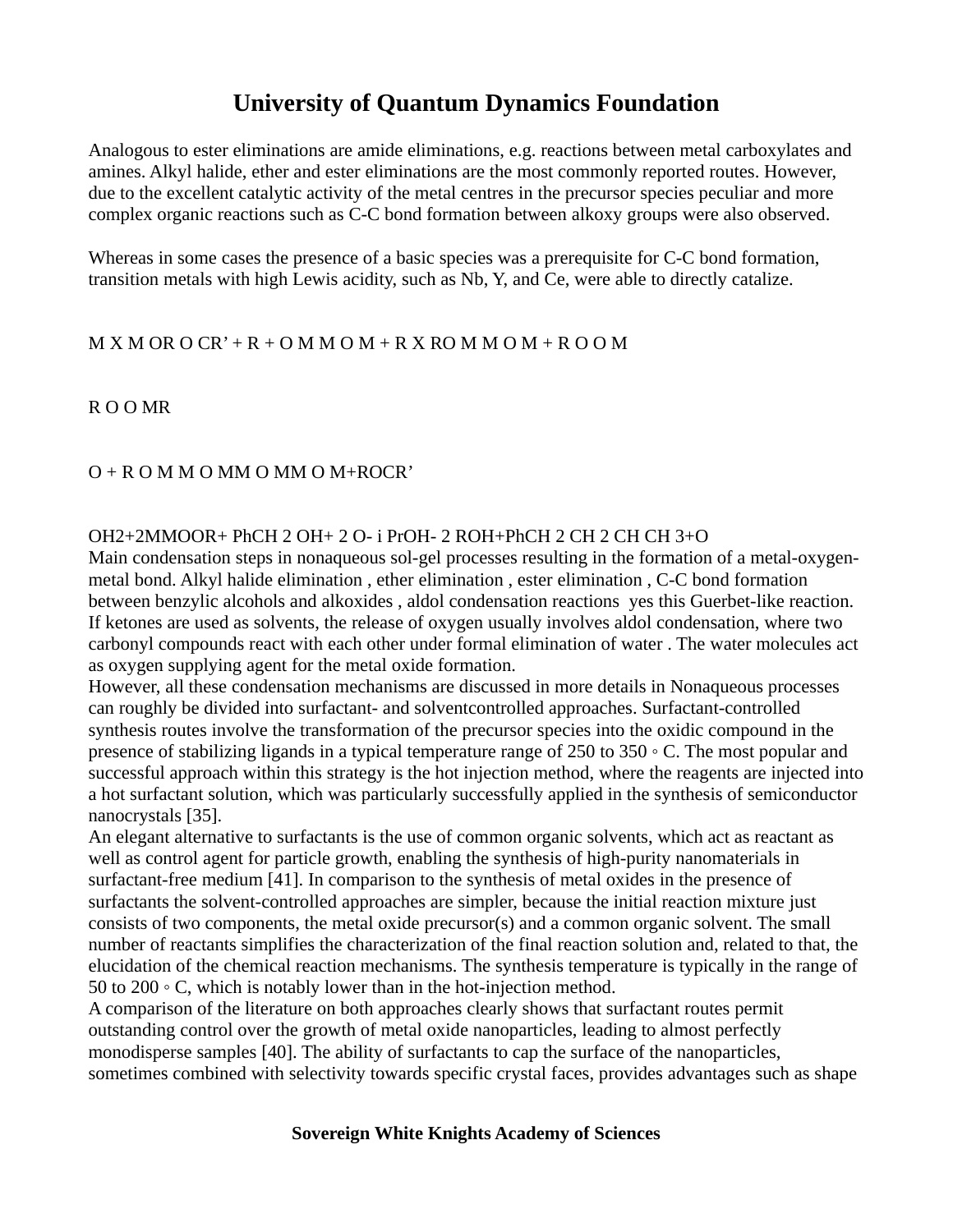control, low agglomeration tendency, good dispersibility in organic solvents, and the potential to tailor the surface properties. However, drawbacks resulting from surface-adsorbed surfactants are the unpredictable influence on the toxicity of the nanoparticles [36, 5], and the diminished accessibility of the particle surface, which is a serious issue regarding applications in gas sensing or catalysis. Although solvent-controlled approaches generally result in some agglomeration, the dispersibility properties of the nanoparticles can be improved by a post-synthetic functionalization step. In some cases a tiny amount of surfactants suffices to lead to completely transparent nanoparticle dispersions. However, surfactant-assisted and surfactant-free synthesis approaches both have advantages and limitations. Pros and cons of surfactant-directed and solvent-controlled nonaqueous liquid-phase routes to metal oxide nanoparticles Surfactant-directed approaches Solvent-controlled approaches

References

1. Acosta, S., Arnal, P., Corriu, R.J.P., Leclercq, D., Mutin, P.H., Vioux, A.: A general nonhydrolytic sol-gel route to oxides. Mater. Res. Soc. Symp. Proc. 346, 43–64 (1994)

2. Arnal, P., Corriu, R.J.P., Leclercq, D., Mutin, P.H., Vioux, A.: Preparation of transition metal oxides by a nonhydrolytic sol-gel process. Mater. Res. Soc. Symp. Proc. 346, 339–344 (1994)

3. Bates, S.E., Buhro, W.E.: Aldolate complexes as thermal precursors to metaloxides - a new nonhydrolytic sol-gel strategy. Abstr. Pap. Am. Chem. Soc. 205, 83INOR (1993)

4. Bibby, D.M., Dale, M.P.: Synthesis of silica-sodalite from non-aqueous systems. Nature 317, 157–158 (1985)

5. Borm, P.J.A., Robbins, D., Haubold, S., Kuhlbusch, T., Fissan, H., Donaldson, K., Schins, R., Stone, V., Kreyling, W., Lademann, J., Krutmann, J., Warheit, D., Oberdorster, E.: The potential risk of nanomaterials: A review carried out for

ECETOC. Part. Fibre Toxicol. 3, 11–45 (2006)

6. Bradley, D.C., Mehrotra, R.C., Rothwell, I.P., Singh, A.: Alkoxo and aryloxo derivatives of metals. Academic Press: London (2001)

7. Brinker, C.J., Scherer, G.W.: Sol-gel science. Academic Press, San Diego (1990) 8. Corriu, R., Leclercq, D., Lefevre, P., Mutin, P.H., Vioux, A.: Preparation of monolithic binary oxide gels by a nonhydrolytic sol-gel process. Chem. Mater. 4, 961– 963 (1992)

9. Corriu, R.J.P., Leclercq, D.: Recent developments of molecular chemistry for solgel processes. Angew. Chem. Int. Ed. 35, 1420–1436 (1996)

10. Corriu, R.J.P., Leclercq, D., Lefevre, P., Mutin, P.H., Vioux, A.: Preparation of monolithic gels from silicon halides by a non-hydrolytic sol-gel process. J. Non-Cryst. Solids 146, 301–303 (1992)

11. Corriu, R.J.P., Leclercq, D., Lefevre, P., Mutin, P.H., Vioux, A.: Preparation of monolithic metal-oxide gels by a non-hydrolytic sol-gel process. J. Mater. Chem. 2, 673–674 (1992)

12. Cushing, B.L., Kolesnichenko, V.L., O'Connor, C.J.: Recent advances in the liquid-phase syntheses of inorganic nanoparticles. Chem. Rev. 104, 3893–3946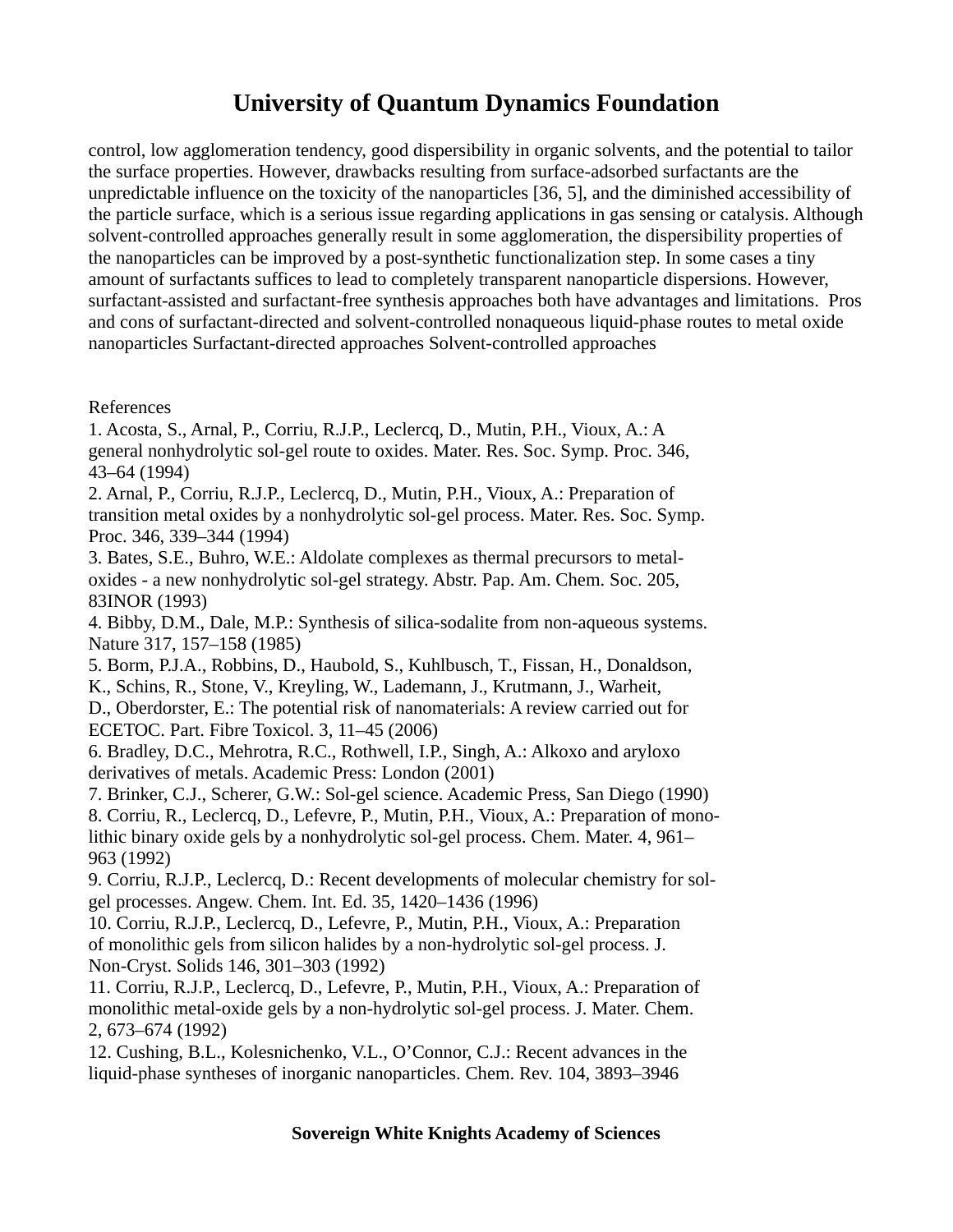(2004)

13. Dearing, A.W., Reid, E.E.: Alkyl orthosilicates. J. Am. Chem. Soc. 50, 3058–3062 (1928)

14. Ebelmen: Untersuchungen über die Verbindungen der Borsäure und Kieselsäure mit Aether. Annal. Chem. Pharm. 57, 334 (1846)

15. Fanelli, A.J., Burlew, J.V.: Preparation of fine alumina powder in alcohol. J. Am. Ceram. Soc. 69, C174–C175 (1986)

16. Gerrard, W., Kilburn, K.D.: Correlation between reactivity of the 1-carbon atom in alcohols, and certain properties of alkoxysilanes. J. Chem. Soc. pp. 1536–1539 (1956)

17. Gerrard, W., Woodhead, A.H.: Interaction of alcohols with silicon tetrachloride. J. Chem. Soc. pp. 519–522 (1951)

18. Goel, S.C., Chiang, M.Y., Gibbons, P.C., Buhro, W.E.: New chemistry for the sol-gel process: Acetone as a new condensation reagent. Mater. Res. Soc. Symp. Proc. 271, 3–13 (1992)

19. Hay, J.N., Raval, H.M.: Synthesis of organic-inorganic hybrids via the nonhydrolytic sol-gel process. Chem. Mater. 13, 3396–3403 (2001)

20. Hench, L.L., West, J.K.: The sol-gel process. Chem. Rev. 90, 33–72 (1990) 21. Hubert-Pfalzgraf, L.G.: Some aspects of homo and heterometallic alkoxides based on functional alkohols. Coord. Chem. Rev. 178–180, 967–997 (1998)References 17

22. Inoue, M.: Glycothermal synthesis of metal oxides. J. Phys.: Condens. Matter 16, S1291–S1303 (2004)

23. Inoue, M., Kitamura, K., Tanino, H., Nakayama, H., Inui, T.: Alcohothermal treatments of gibbsite: Mechanisms for the formation of boehmite. Clays Clay Miner. 37, 71–80 (1989)

24. Inoue, M., Kominami, H., Inui, T.: Thermal transformation of χ -alumina formed by thermal decomposition of aluminum alkoxide in organic media. J. Am. Ceram. Soc. 75, 2597–2598 (1992)

25. Inoue, M., Kominami, H., Inui, T.: Novel synthetic method for the catalytic use of thermally stable zirconia: Thermal decomposition of zirconium alkoxides in organic media. Appl. Catal., A 97, L25–L30 (1993)

26. Inoue, M., Kominami, H., Otsu, H., Inui, T.: Synthesis of microcrystalline titania in organic media. Nippon Kagaku Kaishi pp. 1364–1366 (1991)

27. Ivanda, M., Music, S., Popovic, S., Gotic, M.: XRD, Raman and FT-IR spectroscopic observations of nanosized TiO 2 synthesized by the sol-gel method based on an esterification reaction. J. Mol. Struct. 481, 645–649 (1999)

28. Jansen, M., Guenther, E.: Oxide gels and ceramics prepared by a nonhydrolytic sol-gel process. Chem. Mater. 7, 2110–2114 (1995)

29. Jolivet, J.P.: Metal oxide chemistry and synthesis. John Wiley & Sons Ltd.: Chichester, England (2000)

30. Jun, Y.W., Choi, J.S., Cheon, J.: Shape control of semiconductor and metal oxide nanocrystals through nonhydrolytic colloidal routes. Angew. Chem. Int. Ed. 45, 3414–3439 (2006)